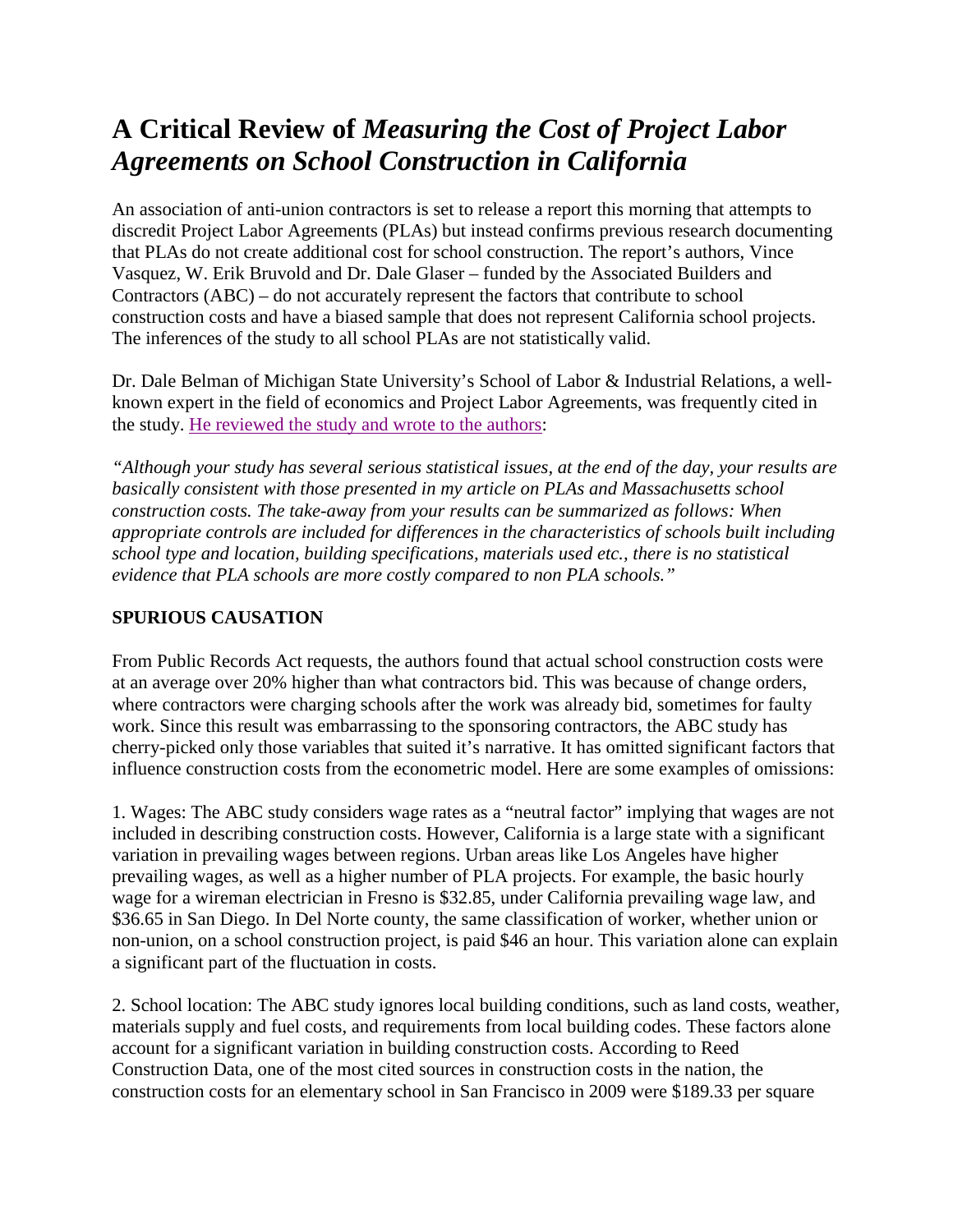foot, which was 18% higher than the cost of school construction in San Diego, which was \$160.21 per square foot.

3. Development Regulations: School buildings in the 2000s were required by law to be safer and greener than a decade ago. Yet, the study freezes the regulatory framework over a large period in time between 1996-2008, as if state and local regulations did not change over 12 years. This is a fundamentally flawed assumption, as there were significant changes in the California Environmental Quality Act (CEQA), Public Contract Code and California Building Code during this period. For example, soil contamination, is a major factor adding time and expense to new school projects. In addition, California schools have to adhere to Title 24 (Field Act) requirements on seismic standards. A recent Division of State Architect study showed that Field Act compliance alone added about 4 percent to the cost of a new school. Significant revisions in CEQA statute and case-law have driven repeated re-siting of school projects recently, which has nothing to do with PLA.

In statistics, a spurious relationship is when two events that have no relationship are wrongly inferred that one causes the other. For example, on a hot day, there are a lot of ice-cream sales, as well as power outages. To infer that ice-cream sales cause power outages is a false interpretation of the data. In reality, complex projects in urban areas are more expensive, and also more likely to benefit from PLAs. Therefore, to infer that PLAs cause increased costs, is a spurious relationship.

### **SAMPLE BIAS**

Since the study was sponsored by an organization that wants to ban PLAs, there is a valid reason to scrutinize the projects sampled, and responsive school districts. In a typical statistical analysis there is a random draw of equally probable projects within the relevant universe. This did not happen with this analysis. Here is how the sample is biased:

1. Apples, oranges and watermelons: This is not an apples-to-apples comparison within a homogenous universe. Newer projects were built under different state regulations than older ones. With the exception of Los Angeles, all the PLAs in the ABC study were approved in 2000s. San Diego Unified PLA was approved in 2009, which is outside the timeline of the study, so it is strange that it is even included. Could one possible explanation for an over-sampling of San Diego and Sacramento regions be that there are efforts to ban PLAs in these areas by the study sponsor?

2. The Caveman Effect: Looking for paintings only in caves, will lead one to conclude that all paintings are in caves. The Public Records Act requests ostensibly got a 50% response. However, the PLAs received are from only 9 out of 29 jurisdictions (31%) that have adopted them. This implies that there may have been a bias in follow-up, with certain jurisdictions emphasized over others. It is unclear whether 65 PLA projects constitute a sample large enough to draw generalized conclusions about PLA projects in California.